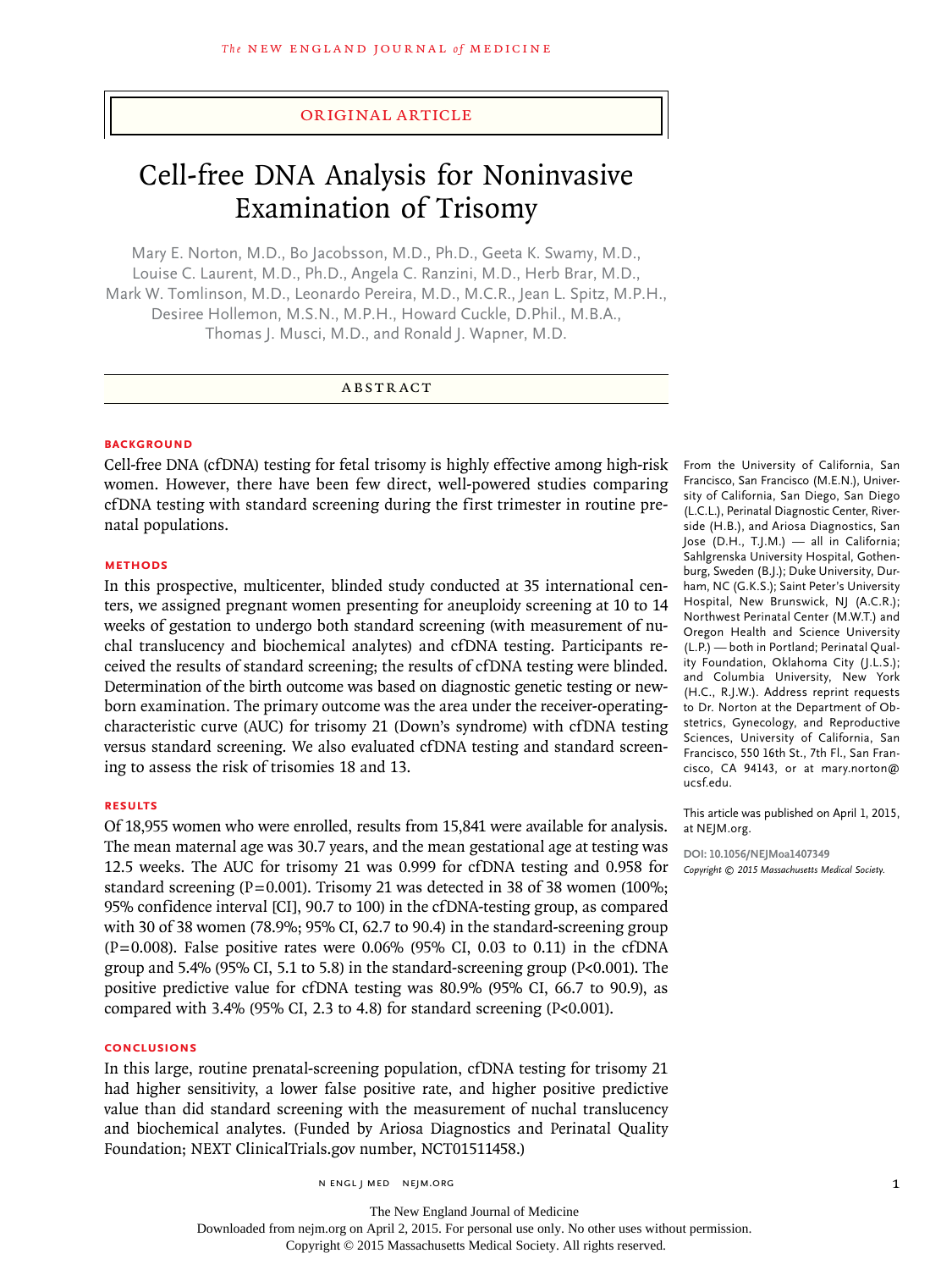SCREENING FOR FETAL ANEUPLOIDY WITH<br>
the use of cell-free DNA (cfDNA) obtained<br>
from maternal plasma was introduced in<br>
2011. Such screening has been reported to have a creening for fetal aneuploidy with the use of cell-free DNA (cfDNA) obtained from maternal plasma was introduced in detection rate for trisomy 21 (Down's syndrome) of more than 99%, with a false positive rate as low as 0.1%.1 Thus, cfDNA testing appears to represent a substantial improvement over traditional multiplemarker screening. In practice, the use of this test could result in a significant reduction in diagnostic procedures.

Although several large proof-of-principle studies have confirmed the high sensitivity and specificity of cfDNA testing for the detection of trisomy 21, most of these studies have included only selected populations of high-risk women who were sampled before invasive testing. There are more limited data available on the performance of cfDNA testing in the general pregnancy population.2-4

In this blinded, prospective study, called the Noninvasive Examination of Trisomy (NEXT) study, we tested the hypothesis that cfDNA testing has better performance than standard first-trimester screening (with measurement of nuchal translucency and biochemical analytes) in risk assessment for trisomy 21 in a large, unselected population of women presenting for aneuploidy screening. We also evaluated the performance of cfDNA testing and standard screening in the assessment of risk for trisomies 18 and 13.

#### Methods

#### **Study Conduct**

From March 2012 through April 2013, we enrolled pregnant women undergoing first-trimester aneuploidy screening at 35 centers in six countries. At enrollment, maternal blood was drawn, locally deidentified, and sent for risk assessment for trisomy 21 with the use of cfDNA testing (Harmony Prenatal Test, Ariosa Diagnostics). We submitted the results of cfDNA testing and standard screening to an independent data-coordinating center (Veristat). We then collected pregnancy outcomes for all participants who met the eligibility criteria and completed standard screening. The institutional review board at each participating site approved the study. Written informed consent was obtained from all the participants.

## **Study Oversight**

The study was a collaboration between the clinical investigators and the sponsors (Ariosa Diagnostics

and the Perinatal Quality Foundation). The first and last authors designed the protocol in collaboration with the sponsor. Representatives of the sponsor performed the analyses and interpretation of cfDNA data; data regarding maternal and gestational age were required. Laboratory personnel performed their analyses in a blinded fashion with respect to all other clinical data, including results of ultrasonographic and standard screening. Research staff members at the clinical sites entered clinical and laboratory data into an electronic case-report form, which was stored in a secure database. The data-coordinating center compiled and analyzed the laboratory and clinical data. Ariosa supervised data accrual, participated in the preparation of the manuscript, and approved the final version of the manuscript. Veristat performed the primary analysis; secondary analyses were conducted by Ariosa. The first author wrote the first draft of the manuscript. All the authors vouch for the accuracy of the data and fidelity of the study to the protocol (available with the full text of this article at NEJM.org) and approved the submission of the manuscript for publication. There were no confidentiality agreements among the authors, sites, or sponsor.

## **Study Population and Sample Collection**

Eligible patients were at least 18 years of age and had a singleton pregnancy between 10.0 and 14.3 weeks of gestation at the time of the study bloodsample collection. Gestational age was determined according to the crown–rump length at the time of the measurement of nuchal translucency.

Patients were ineligible if they were outside the gestational-age window, had no standard screening result, had known maternal aneuploidy or cancer, had conceived with the use of donor oocytes, or had a twin pregnancy or an empty gestational sac that was identified on ultrasonography. Peripheral blood was collected into two Cell-free DNA BCT tubes (Streck) that were labeled with a unique patient identifier. Samples were sent to the Ariosa clinical laboratory, which is certified according to the Clinical Laboratory Improvement Amendments, without further processing. Results for cfDNA testing were not available to providers or participants.

# **Testing Methods**

All patients underwent standard screening (including the measurement of serum pregnancyassociated plasma protein A, total or free beta

2 N ENGL J MED NEJM.ORG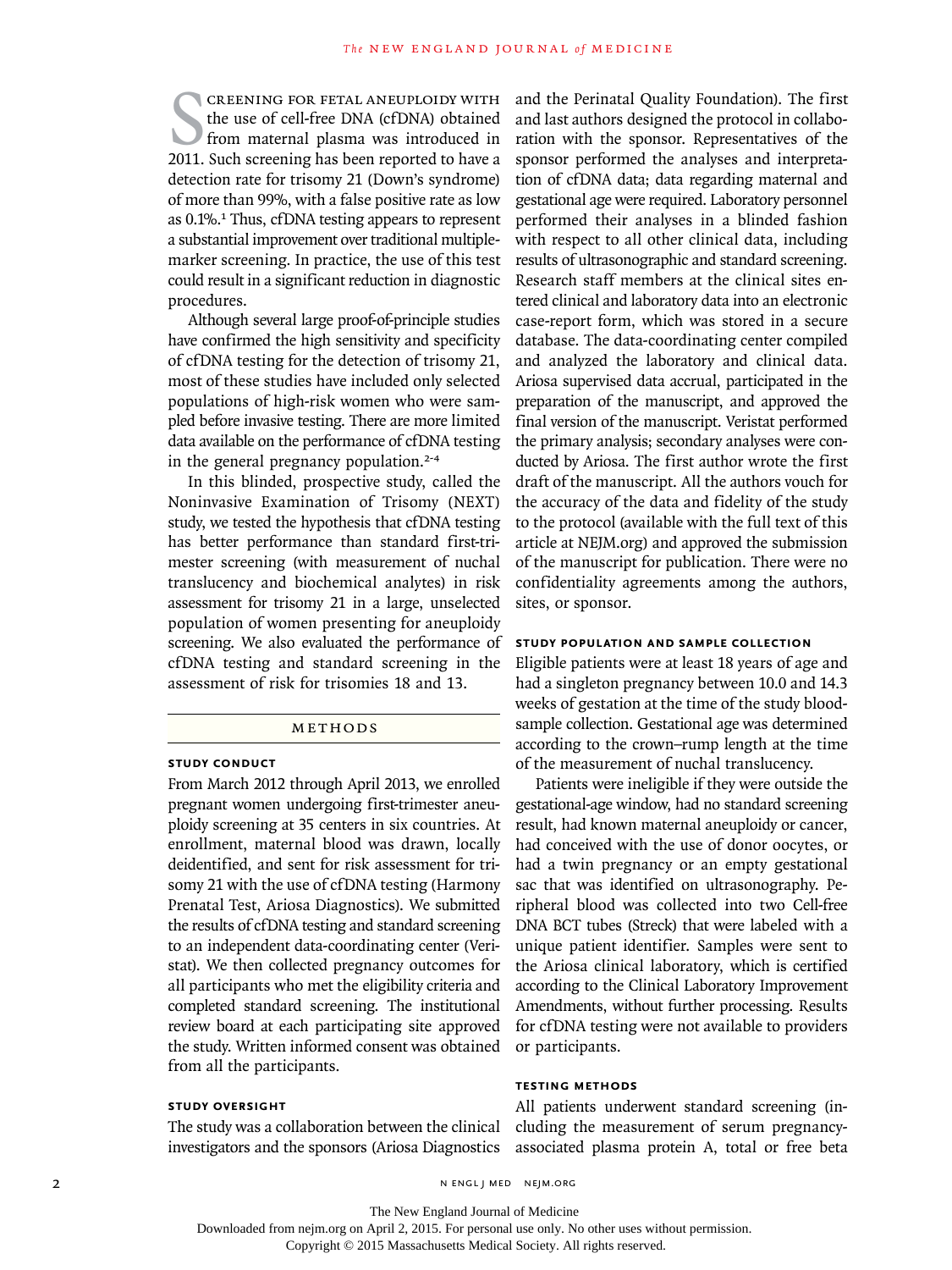subunit of human chorionic gonadotropin, and nuchal translucency) with the use of local laboratories. All providers of nuchal translucency were certified by the Nuchal Translucency Quality Review program, the Fetal Medicine Foundation, or other national quality-review programs. All measurements of nuchal translucency were performed and serum samples collected within the gestational age range required by the local laboratory.

For clinical risk assessment, we used local risk algorithms and cutoffs according to standard clinical practice. For study purposes, one of the authors used a standard algorithm<sup>5</sup> to recalculate risk using serum multiples of the median (MoM) and measurements of nuchal translucency and crown– rump length. A positive result on standard screening was defined as a mid-trimester risk of at least 1 in 270 for trisomy 21 and at least 1 in 150 for trisomy 18 and trisomy 13, cutoffs that are commonly used by laboratories in the United States.

Details on Ariosa laboratory testing methods have been described previously.<sup>6-8</sup> For cfDNA testing, samples were rejected if they were not collected in Cell-free DNA BCT tubes; if the tubes were broken, unfilled, or not labeled; or if the sample was grossly hemolyzed or arrived in the laboratory more than 7 days after collection. Each acceptable sample underwent plasma separation and cfDNA isolation, followed by ligation of locus-specific oligonucleotides to produce a template from selected genomic loci (Fig. S1 in the Supplementary Appendix, available at NEJM.org). We estimated the risk of aneuploidy using a previously described algorithm, including chromosome cfDNA counts, fetal fraction of cfDNA, and a priori trisomy risk based on maternal and gestational age8 (Fig. S2 in the Supplementary Appendix). A risk of 1 in 100 or higher was the laboratory-designated threshold for classifying a sample as high risk. Samples were not included in the analyses if they did not pass laboratory quality control because of a low fraction of fetal cfDNA (<4%), an inability to measure the fraction of fetal cfDNA, a high variation in cfDNA counts, or an assay failure.

## **Pregnancy and Newborn Outcomes**

We recorded all pregnancy outcomes, including miscarriage, termination, and delivery. Results of invasive prenatal diagnostic testing and testing of products of conception (i.e., miscarriages) were collected when available. Newborn outcomes were determined by medical-record review of the

physical examination at birth and any genetic testing performed. In the absence of genetic testing, a newborn with a normal physical examination was considered to be euploid. The results for women who had a miscarriage, chose to terminate the pregnancy, or had a stillbirth were included only if confirmatory genetic testing was performed; those without genetic analysis were excluded. In a blinded fashion, the first and last authors reviewed medical records of all neonates with congenital anomalies and excluded those with phenotypes suggestive of aneuploidy if no confirmatory genetic testing was performed. Results of fetal and newborn genetic testing were adjudicated by two clinical geneticists, categorized as euploid or aneuploid, and classified according to the type of abnormality.

# **Data Handling**

We transferred the results of cfDNA testing, standardized risk scores for standard screening, and clinical data to the independent data-coordinating center for consolidation and unblinding. The primary-analysis population included all eligible participants who had results on both cfDNA testing and standard screening and a documented normal or adjudicated newborn examination or results of prenatal or postnatal genetic testing.

# **Study Outcomes**

The primary outcome was the area under the receiver-operating-characteristic (ROC) curve (AUC) for trisomy 21 screening with cfDNA testing versus standard screening in women with complete results for the two tests. Secondary outcomes included the evaluation of cfDNA testing and standard screening to assess the risk of trisomies 18 and 13. The evaluation of the performance of cfDNA testing for trisomy 13 included only patients who were enrolled after the introduction of the analysis in September 2012. We also evaluated the performance of cfDNA testing in low-risk patients, who were defined as having a maternal age of less than 35 years or a risk of trisomy 21 of less than 1 in 270 on standard screening.

# **Statistical Analysis**

Standard screening and cfDNA testing each produces a measured value representing the risk of each aneuploidy. The ROC curve was generated by computing sensitivity and specificity at each observed cutoff for risk score. We calculated the differences between the ROC curves, taking into account the paired nature of the data. AUC values

n engl j med nejm.org 3

The New England Journal of Medicine

Downloaded from nejm.org on April 2, 2015. For personal use only. No other uses without permission.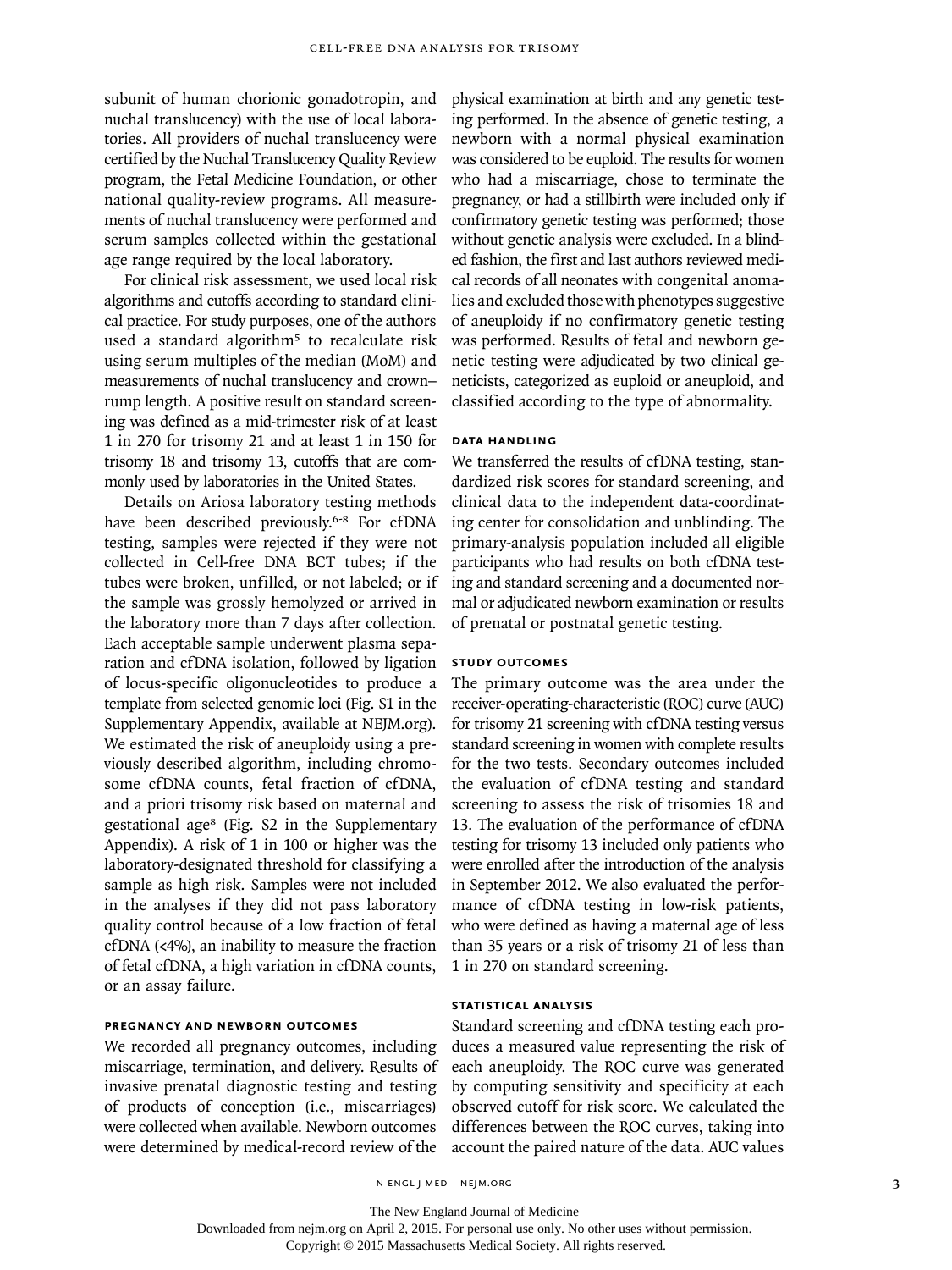

were compared with the use of a z-test according to the method of DeLong et al.9 A P value of less than 0.05 was considered to indicate statistical significance. Confidence intervals were computed with the use of the Clopper–Pearson method. We used the exact binomial test<sup>10</sup> for paired comparisons in sensitivity and specificity and used the generalized score statistic $11$  to analyze positive and negative predictive values. We compared the sensitivity, specificity, positive and negative predictive values, and likelihood ratios of standard screening and cfDNA testing for the detection of trisomy 21.

On the basis of results of previous studies $12,13$ and assumptions with respect to the performance of cfDNA testing, we determined that a the planned sample size.

sample size of 32 cases of trisomy 21 and 1500 negative controls would provide a power of 80% to determine the primary outcome at an alpha level of 0.05. To detect an increase to an AUC of 0.95 for cfDNA testing at a power of 80% and with a prevalence of 1 in 700 for trisomy 21, we estimated that 22,400 participants would be required. To account for loss to follow-up, we planned to enroll 25,000 participants. Using the maternal age of enrolled participants mid-trial, we revised the estimate of the prevalence of trisomy 21 at 1 in 500, and we reduced the required sample size to 18,700. Interim study outcomes were not unblinded or considered in the decision to stop enrollment before achieving

The New England Journal of Medicine

Downloaded from nejm.org on April 2, 2015. For personal use only. No other uses without permission.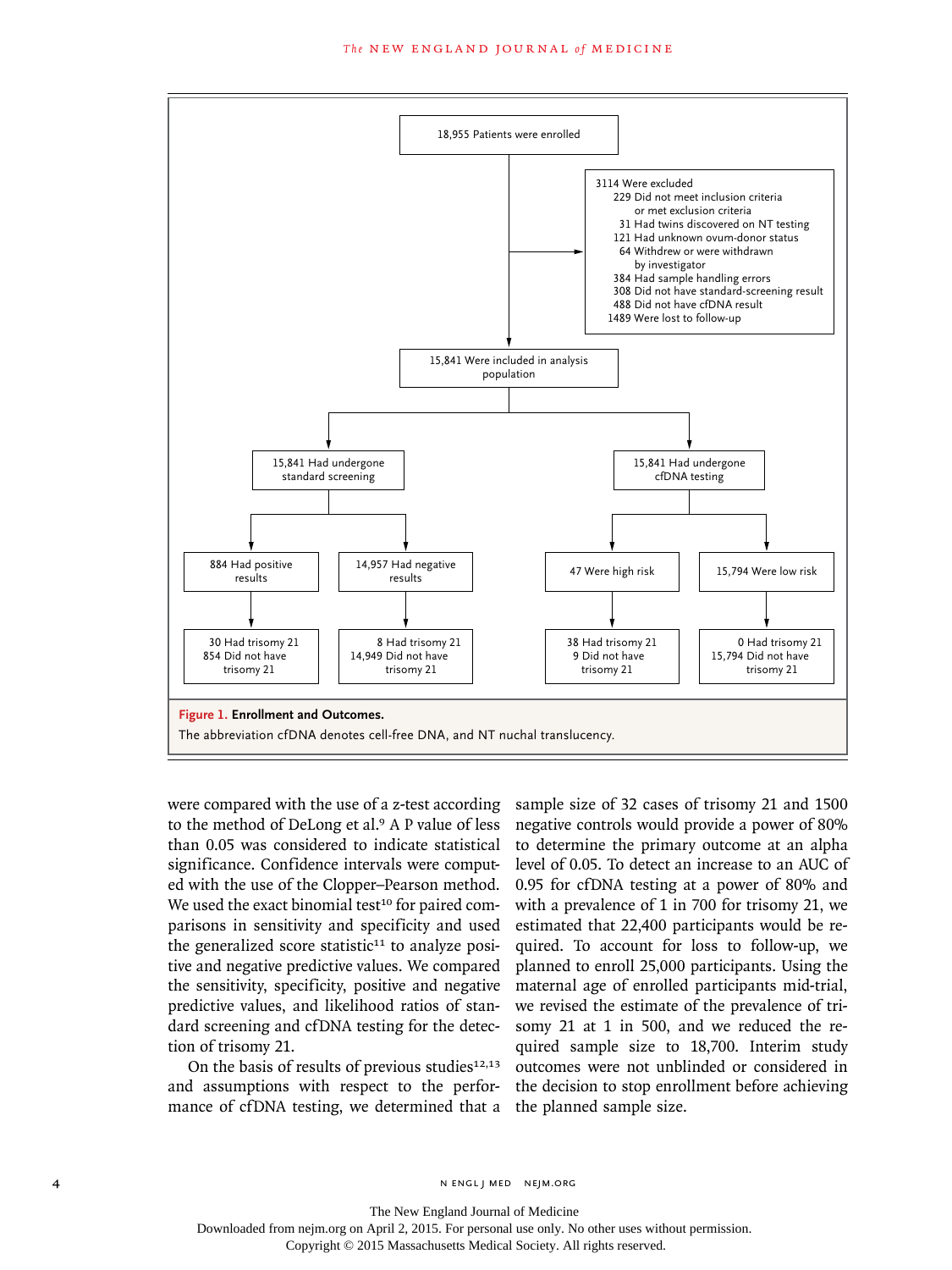## **RESULTS**

## **Study Participants**

From March 2012 through April 2013, a total of 18,955 women at 35 centers in the United States, Canada, and Europe were enrolled. Of these women, 445 were excluded because they did not meet the eligibility criteria, were discovered to be carrying twins during ultrasonography to measure nuchal translucency, had undergone in vitro fertilization with unknown ovum-donor status, or withdrew from the study or were withdrawn by an investigator. In addition, 384 women were excluded because of a blood-collection or labeling error, 308 because of the absence of a result on standard screening, 488 because of the absence of a result on cfDNA screening, and 1489 because they were lost to follow-up. After all exclusions, the primary analysis cohort included 15,841 women (Fig. 1).

Baseline characteristics of the primary analysis cohort are outlined in Table 1. The mean maternal age was 31 years (range, 18 to 48), and the mean gestational age was 12.5 weeks (range, 10.0 to 14.3). In all, 557 women underwent invasive prenatal diagnostic testing, 52 underwent postnatal genetic testing, and 16 underwent testing on products of conception from miscarriages. For the remainder of the women, the outcome was based on examination of the newborn.

Among the 15,841 pregnancies in the primary analysis population, there were 68 chromosomal abnormalities (1 in 236 pregnancies). Of these abnormalities, 38 were trisomy 21, 10 were trisomy 18, 6 were trisomy 13, 3 were 45,X, 3 were marker chromosomes, 2 were unbalanced translocations, 2 were balanced translocations, and 1 each was deletion 7p, deletion/duplication 5p, 1q41 deletion, and isochromosome Yp. Trisomy 21 was identified in 38 of 15,841 women, for a prevalence of 1 in 417.

## **Primary Analysis**

The AUC for trisomy 21 was 0.999 for cfDNA testing and 0.958 for standard screening  $(P = 0.001)$ (Fig. 2). Of the 38 participants with trisomy 21 with a result on cfDNA testing, cfDNA identified all 38 cases, for a sensitivity of 100% (95% confidence interval [CI], 90.7 to 100). Standard screening identified 30 of 38 cases as positive, a sensitivity of 78.9% (95% CI, 62.7 to 90.4;  $P = 0.008$ ).

| Table 1. Demographic and Clinical Characteristics of the Patients. |                    |  |  |  |  |  |
|--------------------------------------------------------------------|--------------------|--|--|--|--|--|
| Characteristic                                                     | Value              |  |  |  |  |  |
| No. of patients                                                    | 15,841             |  |  |  |  |  |
| Mean maternal age (range) — yr                                     | $31(18-48)$        |  |  |  |  |  |
| Mean gestational age at sample collection<br>$(range) - wk$        | $12.5(10.0-14.3)$  |  |  |  |  |  |
| Race or ethnic group - no. (%)*                                    |                    |  |  |  |  |  |
| White                                                              | 11,235 (70.9)      |  |  |  |  |  |
| Black                                                              | 1,295(8.2)         |  |  |  |  |  |
| Asian                                                              | 1,659(10.5)        |  |  |  |  |  |
| Native American                                                    | 93 (0.6)           |  |  |  |  |  |
| Multiracial                                                        | 422 (2.7)          |  |  |  |  |  |
| Other                                                              | 1,060(6.7)         |  |  |  |  |  |
| Missing data                                                       | 77(0.5)            |  |  |  |  |  |
| Hispanic ethnic group - no. (%)*                                   |                    |  |  |  |  |  |
| Hispanic                                                           | 3,202 (20.2)       |  |  |  |  |  |
| Non-Hispanic                                                       | 12,639 (79.8)      |  |  |  |  |  |
| Median maternal weight (range) - kg                                | $65.8(31.8-172.4)$ |  |  |  |  |  |
| Pregnancy through assisted reproductive<br>technology - no. (%)    | 480 (3.0)          |  |  |  |  |  |
| Current smoker - no. (%)                                           | 432 (2.7)          |  |  |  |  |  |
| Insulin-dependent diabetes - no. (%)                               | 188 (1.2)          |  |  |  |  |  |
| Genetic testing - no./total no. (%)                                |                    |  |  |  |  |  |
| Any                                                                | 625/15,841 (3.9)   |  |  |  |  |  |
| Chorionic villus sampling                                          | 135/625 (21.6)     |  |  |  |  |  |
| Amniocentesis                                                      | 422/625 (67.5)     |  |  |  |  |  |
| Products of conception                                             | 16/625(2.6)        |  |  |  |  |  |
| Newborn                                                            | 52/625 (8.3)       |  |  |  |  |  |
| Pregnancy outcome - no. (%)                                        |                    |  |  |  |  |  |
| Live birth                                                         | 15,715 (99.2)      |  |  |  |  |  |
| Termination                                                        | 62 (0.4)           |  |  |  |  |  |
| Stillbirth                                                         | 17 (0.1)           |  |  |  |  |  |
| Miscarriage                                                        | 24(0.2)            |  |  |  |  |  |
| Unknown <sup>+</sup>                                               | 23(0.1)            |  |  |  |  |  |

\* Race and ethnic group were self-reported.

† The birth outcome was unknown, but results of invasive prenatal testing were available.

There were 9 false positives among the 15,803 women in the cfDNA-testing group without trisomy 21, for a false positive rate of 0.06% (95% CI, 0.03 to 0.11). There were 854 false positive results for trisomy 21 on standard screening, for a false positive rate of 5.4% (95% CI, 5.1 to 5.8; P<0.001). The positive predictive value was

n engl j med nejm.org 5

The New England Journal of Medicine

Downloaded from nejm.org on April 2, 2015. For personal use only. No other uses without permission.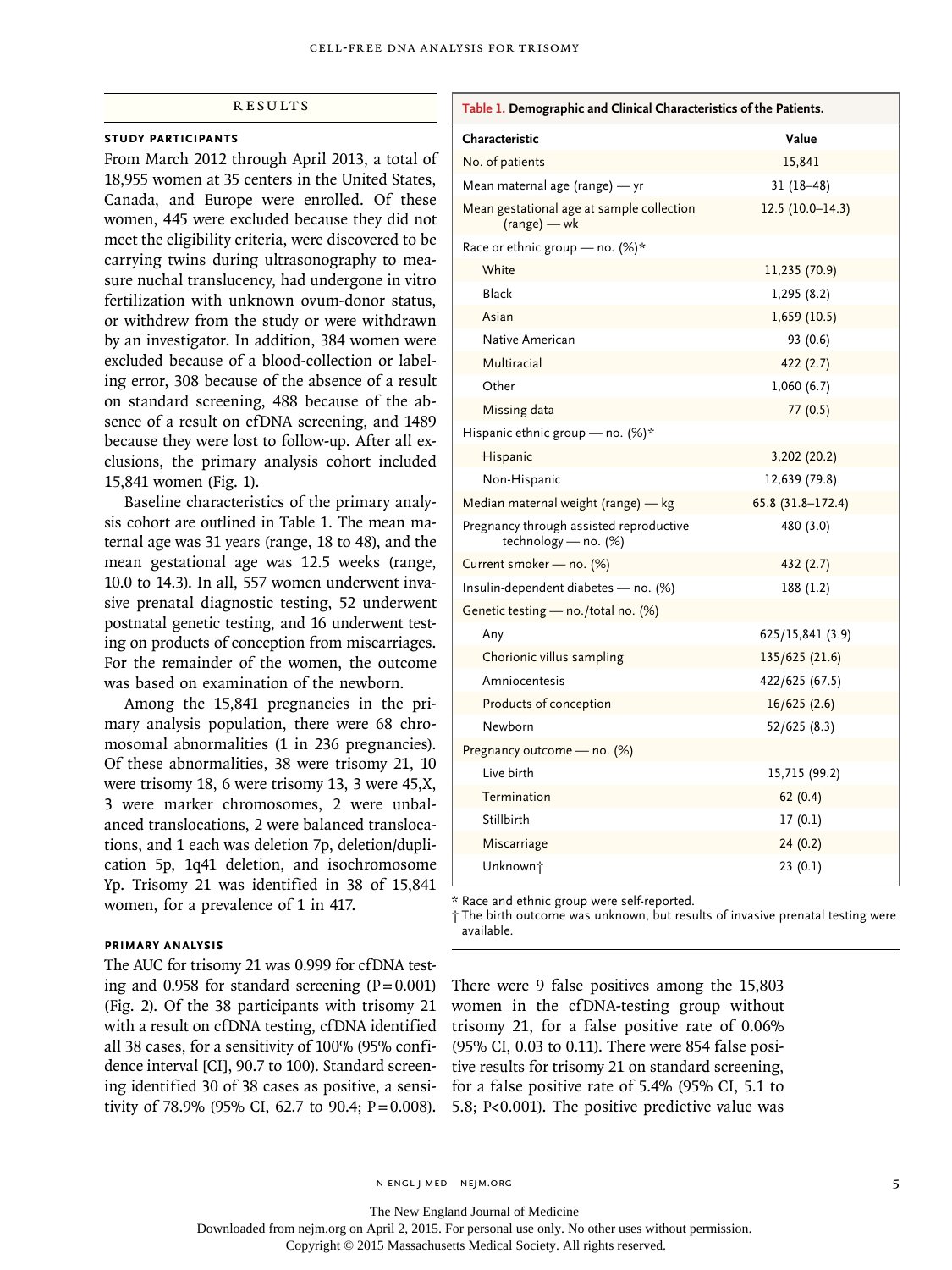

The primary outcome was the area under the receiveroperating-characteristic curve (AUC) for trisomy 21 screening with cell-free DNA (cfDNA) testing versus standard screening in women with complete results for the two tests. The AUC for trisomy 21 was 0.999 for cfDNA testing and 0.958 for standard screening (P=0.001). The use of cfDNA testing identified 38 of 38 cases of trisomy 21, for a sensitivity of 100% (95% confidence interval [CI], 90.7 to 100), as compared with 30 of 38 cases for standard screening, for a sensitivity of 78.9% (95% CI, 62.7 to 90.4; P=0.008).

80.9% (95% CI, 66.7 to 90.9) for cfDNA testing and 3.4% (95% CI, 2.3 to 4.8) for standard screening (P<0.001) (Table 2). The median nuchal translucency for the entire cohort was 0.98 MoM, and the standard deviation of the  $log_{10}$  MoM was 0.09.

## **Secondary Analyses**

# *Trisomy 21*

Among the 11,994 women with low-risk pregnancies on the basis of a maternal age under 35 years, cfDNA testing identified 19 of 19 women with trisomy 21, with 6 false positive results. Among the 14,957 women for whom standard screening showed a risk of less than 1 in 270, cfDNA testing identified 8 of 8 women with trisomy 21, with 8 false positive results. The positive predictive value for cfDNA testing was 76.0% (95% CI, 54.9 to 90.6) for women under the age of 35 years and 50.0% (95% CI, 24.7 to 75.3) for those with a negative result on standard screening (Table 2).

# *Trisomy 18*

There were 10 cases of trisomy 18 in the primary analysis population. Of these cases, cfDNA testing identified 9 and standard screening identified 8; cfDNA testing had 1 false positive result, for a false positive rate of 0.01% (95% CI, 0 to 0.04) and a positive predictive value of 90.0% (95% CI, 55.5 to 99.7), as compared with 49 false positive results on standard screening, for a false positive rate of 0.31% (95% CI, 0.23 to 0.41) and a positive predictive value of 14.0% (95% CI, 6.3 to 25.8) (P<0.001 for both comparisons).

# *Trisomy 13*

Among the 11,185 women who underwent both cfDNA testing and standard screening for trisomy 13, there were 2 confirmed cases; of these cases, cfDNA testing identified 2 and standard screening identified 1. There was 1 false positive result on cfDNA testing and 28 false positive results on standard screening, for false positive rates of 0.02% (95% CI, 0 to 0.06) and 0.25% (95% CI, 0.17 to 0.36), respectively (P<0.001) (Table 3).

## *Findings among Excluded Participants*

Of the 16,329 otherwise eligible women, 488 (3.0%) were excluded from the primary analysis because of a lack of results on cfDNA testing. In the group of 16,329 women, 192 (1.2%) had a fetal fraction of less than 4%, 83 (0.5%) had a fetal fraction that could not be measured, and 213 (1.3%) had a high assay variance or an assay failure. The median maternal weight in women with a low fetal fraction was 93.7 kg, as compared with 65.8 kg in the women with a successful result on cfDNA testing (P<0.001).

In the group with no results on cfDNA testing, there were 13 aneuploidies: 3 with trisomy 21, 1 with trisomy 18, 2 with trisomy 13, 4 with triploidy, 1 with trisomy 16 mosaic, 1 with deletion 11p, and 1 with a structurally abnormal chromosome. The prevalence of aneuploidy in this group (1 in 38 [2.7%]) is higher than the prevalence of 1 in 236 (0.4%) in the overall cohort (P<0.001). Specifically, for women with a fetal fraction of less than 4%, 9 in 192 (4.7%) had aneuploidy. Among the women with the six common aneuploidies for which there was no result on cfDNA testing, each case was detected on standard screening, with risks ranging from 1 in 26 to 1 in 2.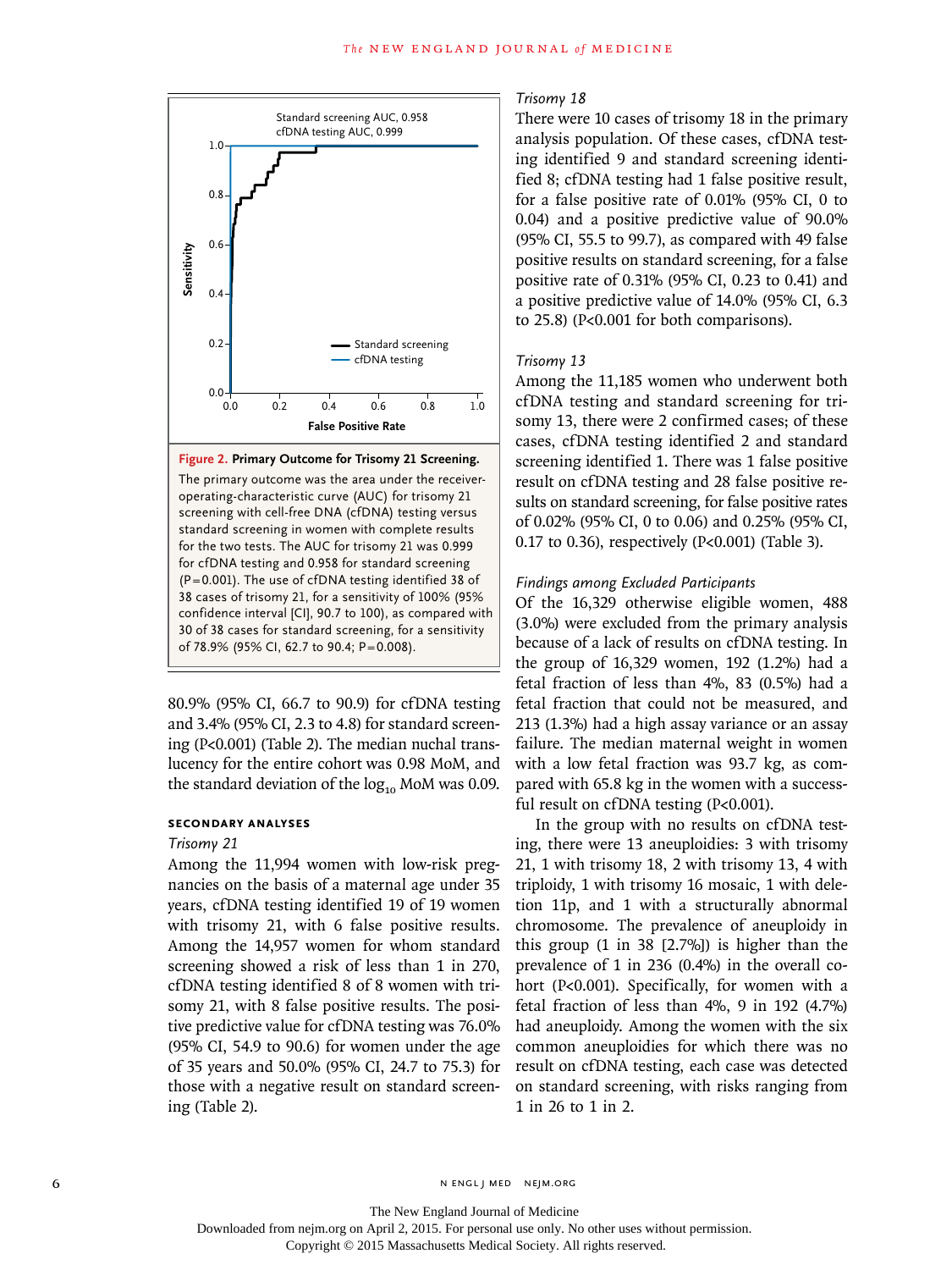| Table 2. Test Performance for Trisomy 21 in the Primary Analysis Cohort, According to Maternal Age and Risk.* |                                 |                                 |                                     |                             |  |  |  |
|---------------------------------------------------------------------------------------------------------------|---------------------------------|---------------------------------|-------------------------------------|-----------------------------|--|--|--|
| Variable                                                                                                      | <b>Standard Screening</b>       | <b>Cell-free DNA Testing</b>    |                                     |                             |  |  |  |
|                                                                                                               | All Patients<br>$(N = 15, 841)$ | All Patients<br>$(N = 15, 841)$ | Maternal Age <35 Yr<br>$(N=11,994)$ | Low Risk<br>$(N = 14, 957)$ |  |  |  |
| True positive - no.                                                                                           | 30                              | 38                              | 19                                  | 8                           |  |  |  |
| True negative - no.                                                                                           | 14,949                          | 15,794                          | 11,969                              | 14,941                      |  |  |  |
| False positive - no.                                                                                          | 854                             | 9                               | 6                                   | 8                           |  |  |  |
| False negative - no.                                                                                          | 8                               | 0                               | 0                                   | 0                           |  |  |  |
| Sensitivity (95% CI) - %                                                                                      | 78.9 (62.7-90.4)                | 100 (90.7-100) $\dot{x}$        | $100(82.4-100)$                     | $100(63.1-100)$             |  |  |  |
| Specificity (95% CI) $-$ %                                                                                    | 94.6 (94.2-94.9)                | 99.9 (99.9-100)                 | 99.9 (99.9-100)                     | 99.9 (99.9-100)             |  |  |  |
| Positive predictive value (95% CI) $-$ %                                                                      | $3.4(2.3-4.8)$                  | $80.9(66.7-90.9)$               | 76.0 (54.9-90.6)                    | $50.0(24.7 - 75.3)$         |  |  |  |
| Negative predictive value (95% CI) $-$ %                                                                      | 99.9 (99.9-100)                 | 100 (99.9-100)                  | 100 (99.9-100)                      | 100 (99.9-100)              |  |  |  |
| Positive likelihood ratio                                                                                     | 14.6                            | 1755.9                          | 1995.8                              | 1868.6                      |  |  |  |
| Negative likelihood ratio                                                                                     | 0.22                            | 0                               | $\Omega$                            | 0                           |  |  |  |

\* P values are for the comparison between standard screening and cell-free DNA screening in the primary analysis cohort.

† Low risk was defined as a mid-trimester risk of trisomy 21 of less than 1 in 270 on standard screening.

 $\pm P = 0.008$ 

 $$P<0.001$ 

 $\P P = 0.005$ .

| Table 3. Test Performance for Trisomy 18 and Trisomy 13.* |                                          |                                             |                                       |                                          |  |  |  |
|-----------------------------------------------------------|------------------------------------------|---------------------------------------------|---------------------------------------|------------------------------------------|--|--|--|
| Metric                                                    | Trisomy 18                               |                                             | Trisomy 13                            |                                          |  |  |  |
|                                                           | Standard<br>Screening<br>$(N = 15, 841)$ | Cell-free DNA<br>Testing<br>$(N = 15, 841)$ | Standard<br>Screening<br>$(N=11,185)$ | Cell-free DNA<br>Testing<br>$(N=11,185)$ |  |  |  |
| True positive - no.                                       | 8                                        | 9                                           | 1                                     | $\overline{2}$                           |  |  |  |
| True negative - no.                                       | 15,782                                   | 15,830                                      | 11,155                                | 11.181                                   |  |  |  |
| False positive - no.                                      | 49                                       |                                             | 28                                    | $\overline{2}$                           |  |  |  |
| False negative - no.                                      | 2                                        |                                             | 1                                     | 0                                        |  |  |  |
| Sensitivity (95% CI) — %                                  | $80.0(44.4 - 97.5)$                      | $90.0(55.5-99.7)$                           | $50.0(1.2 - 98.7)$                    | $100(15.8-100)$                          |  |  |  |
| Specificity (95% CI) - %                                  | 99.7 (99.6-99.8)                         | 100 (99.9-100) †                            | 99.7 (99.6-99.8)                      | 100 (99.9-100) +                         |  |  |  |
| Positive predictive value<br>$(95\%$ CI) — %              | $14.0(6.2 - 25.8)$                       | 90.0 (55.5-99.7) +                          | $3.4(0.1 - 17.8)$                     | $50.0(6.8-93.2)$                         |  |  |  |
| Negative predictive value<br>(95% CI) — %                 | 100 (99.9-100)                           | 100 (99.9-100)                              | 100 (99.9-100)                        | 100 (99.9-100)                           |  |  |  |

\* Included in the trisomy 13 analysis are patients who were enrolled after September 2012.

† P<0.001 for the comparison with standard screening.

# Discussion

In this large, multicenter cohort study, we found that cfDNA testing had a higher sensitivity and specificity than did standard screening for the detection of trisomy 21 in a general prenatalscreening population. The false positive rate of

that of standard screening. Our study included pregnant women of all risk levels, and 76% were under the age of 35 years. We found that cfDNA testing was more sensitive than standard screening and yielded lower false positive rates, regardless of maternal age.

cfDNA testing was nearly 100 times lower than a result because of assay variation or a low fetal Approximately 3% of cfDNA tests did not yield

n engl j med nejm.org 7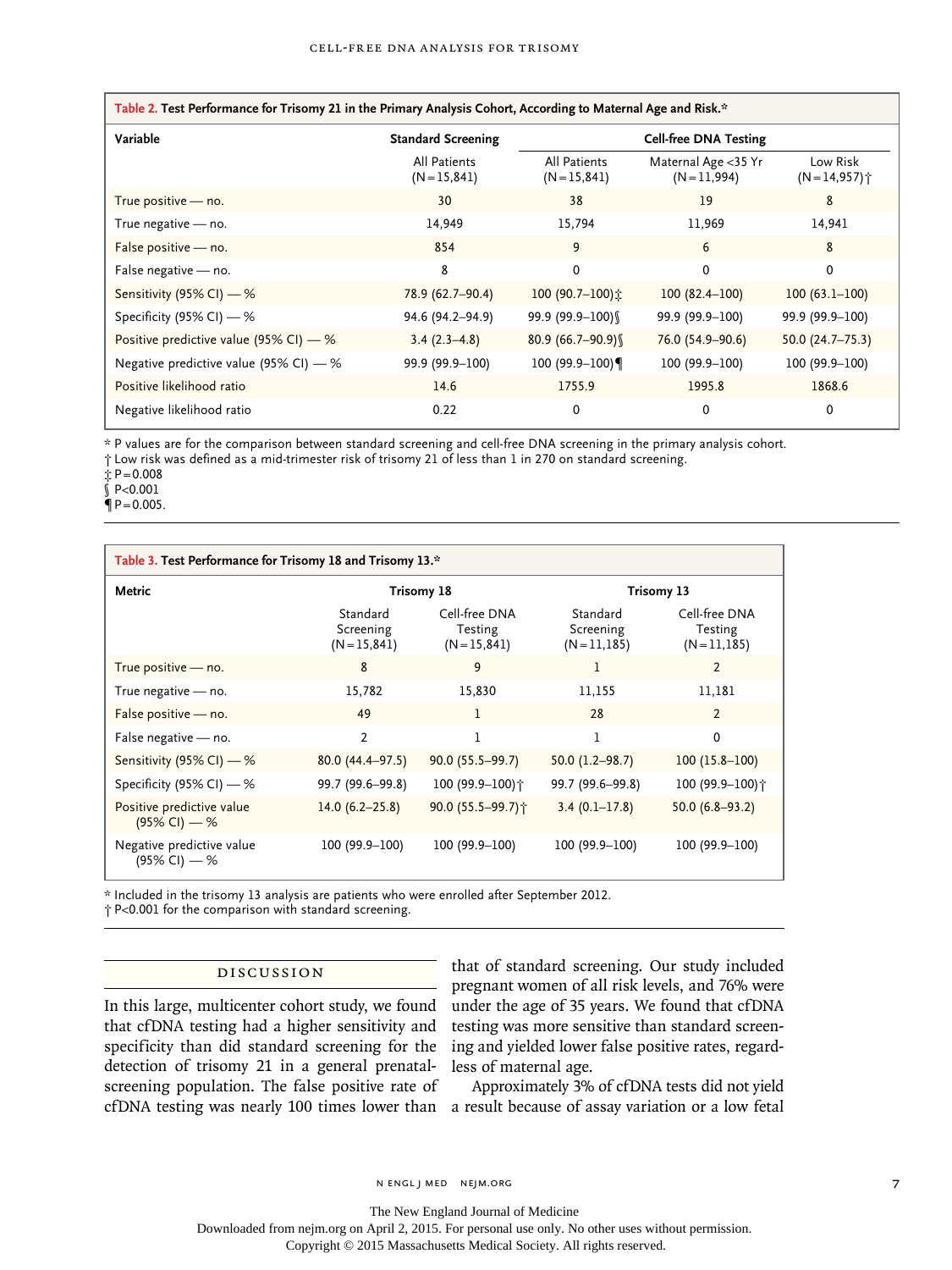fraction. In previous studies, obesity was associated with a low fetal fraction, $14,15$  and we too found that such samples were obtained from participants with a higher body weight. We also observed a high frequency of aneuploidy among patients with no result on cfDNA testing. This association has been reported previously $16,17$ and strongly suggests that "no results" cases should be taken into account when reporting results and calculating test performance. If we had included in the "not detected" category participants with trisomy 21 who had no result on cfDNA testing, it would have lowered the detection rate of cfDNA testing. Alternatively, if we had categorized participants with no result on cfDNA testing as being high risk and requiring further investigation, it is possible that we could have determined their true status, but the percentage of women with positive results on cfDNA testing would have been higher. Further study is needed to determine the best approach in such cases, including the value of repeat testing, adjusting the initial test for maternal weight, additional screening by another approach, or the recommendation of invasive diagnostic testing to women with no results on cfDNA testing.

Although the strength of our study is the large sample size in a general prenatal screening population, a limitation is the comparison between cfDNA testing and only standard first-trimester screening, since methods such as integrated first- and second-trimester screening with nuchal translucency and biochemical analytes have higher sensitivity and specificity.<sup>13</sup> The detection rate of standard screening for trisomy 21 was 79%, somewhat lower than the rate of 82 to 87% (at a false positive rate of 5%) that has been reported previously.<sup>13</sup> It is possible that standard screening has lower performance in clinical practice than under the stringent experimental conditions in which previously reported data were collected. Finally, the study was powered only to compare the detection of trisomy 21 in the two study groups. Nevertheless, the lower false positive rate and higher positive predictive value support the use of cfDNA testing in risk assessment for trisomies 18 and 13.

Before cfDNA testing can be widely implemented for general prenatal aneuploidy screening, careful consideration of the screening method and costs is needed. Although the sensitivity and specificity of cfDNA testing are higher than those of standard screening, these benefits are lower when cases with no results on cfDNA testing are considered. It has been noted that the marginal cost for each additional detected case of trisomy 21 is high.18 In our study, among women with negative results on standard screening, 1868 would have needed to undergo cfDNA testing to identify one additional case of trisomy 21. However, the false positive rate of cfDNA testing is far lower than that of standard screening, which means that fewer invasive tests would have been performed to detect each case.

Clinical implementation of cfDNA testing requires consideration of expectations regarding prenatal genetic testing. For trisomy 21 and other common aneuploidies, cfDNA testing represents a highly accurate screening option, especially since it can also detect some sex chromosomal aneuploidies that are not identified on standard screening.19,20 However, maternal serum and nuchal translucency screening can identify risk for a broad array of abnormalities that are not detectable on cfDNA testing.<sup>21,22</sup> As in other studies, cases of trisomy 21 comprised just over 50% of aneuploidies present in this population. Women who desire a comprehensive assessment may prefer diagnostic testing with karyotype or chromosomal microarray analysis. Further study is needed to address the incremental value of nuchal translucency, first-trimester ultrasonography, and serum analytes for the detection of atypical aneuploidies, copy-number variants, structural anomalies, and other adverse perinatal outcomes.

In conclusion, the performance of cfDNA testing was superior to that of traditional firsttrimester screening for the detection of trisomy 21 in a routine prenatal population. Although these data support the use of cfDNA testing in women regardless of age or risk status, further cost utility studies are warranted. As emphasized by professional societies, $23-26$  the use of cfDNA testing and other genetic tests requires an explanation of the limitations and benefits of prenatal test choices to the patient.

Supported by Ariosa Diagnostics and the Perinatal Quality Foundation.

Disclosure forms provided by the authors are available with the full text of this article at NEJM.org.

We thank the following institutions and individuals for recruiting women into the study: Altus Research, FL (Samuel Lederman, M.D., Aurora Morales); Brigham and Women's Hospital, MA (Louise Wilkins-Haug, M.D., Lori Dobson); California Pacific Medical Center, CA (Denise Main, M.D., Carrie Haverty); Christiana Care Health System, DE (Matthew Hoffman, M.D., Stephanie Lynch); Columbia University Medical Center, NY (Cara Rabin); Duke University Medical Center, NC (Amanda Ander-